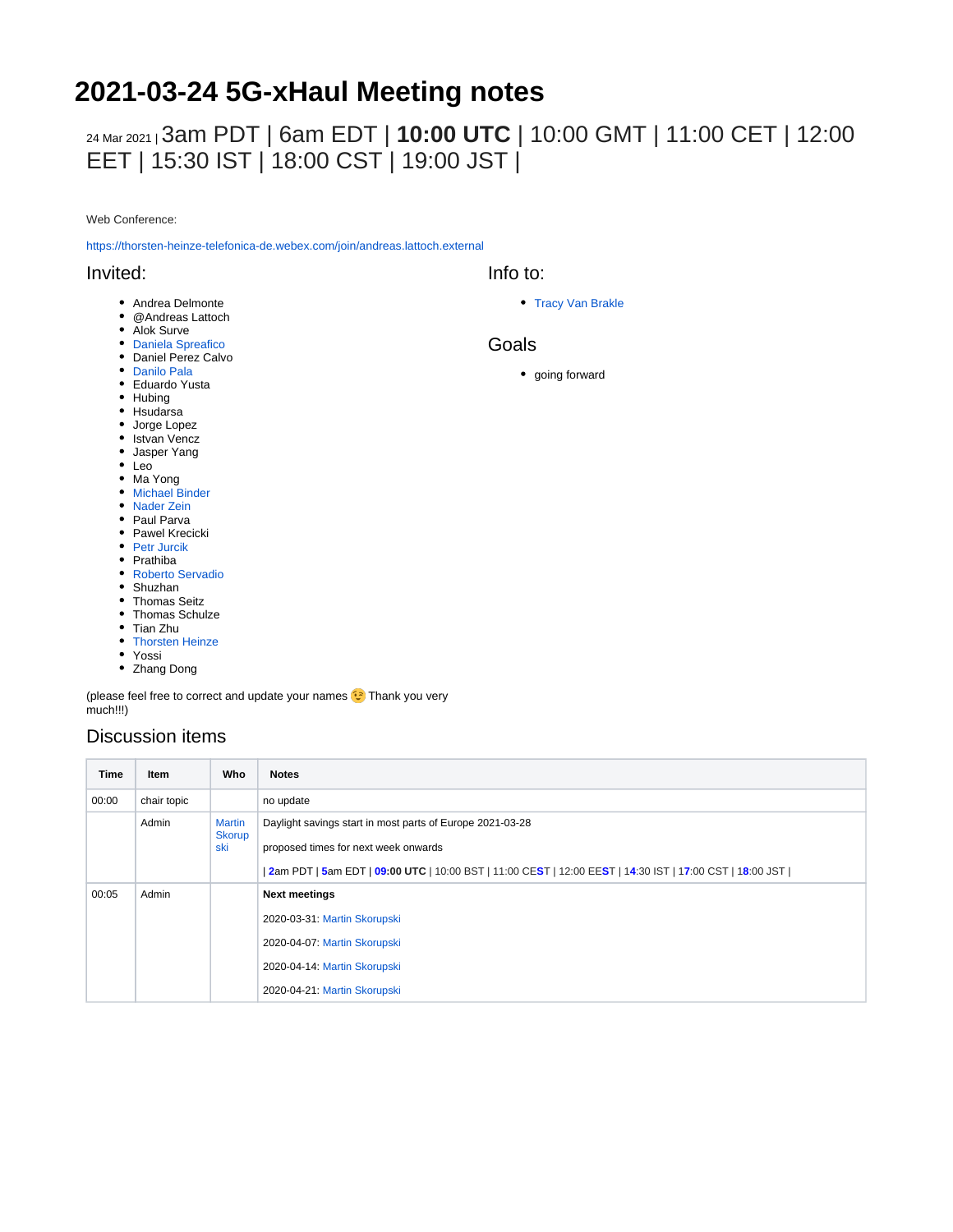| 00:10 | Firmware                         | <b>Thorste</b>        | UML and YANG are out for review                                                                                                                                                                                                                                                                                                |
|-------|----------------------------------|-----------------------|--------------------------------------------------------------------------------------------------------------------------------------------------------------------------------------------------------------------------------------------------------------------------------------------------------------------------------|
|       |                                  | n<br><b>Heinze</b>    | https://github.com/openBackhaul/firmware/tree/tsp                                                                                                                                                                                                                                                                              |
|       |                                  | @Edua<br>rdo<br>Yusta | • Request for approval for integration into TR532.                                                                                                                                                                                                                                                                             |
|       |                                  |                       | Last minute questions:                                                                                                                                                                                                                                                                                                         |
|       |                                  |                       | • about 'firmware-component-activation-date': if the 'firmware-component-list' instance has been activated using the upper<br>'firmware-component-list' (with 'firmware-component-class = Package), what has to be the content of this attribute? The<br>same as reported on upper 'firmware-component-list' or a default one? |
|       |                                  |                       | [sko] same as on the upper - no updates needed.                                                                                                                                                                                                                                                                                |
|       |                                  |                       | • About 'related-kinds-of-equipment-list' (in capability container): perhaps I missed something in our last meeting.                                                                                                                                                                                                           |
|       |                                  |                       | The Description reports " Values should be identical with entries in Equipment::ManufacturedThing::EquipmentType::<br>modelldentifier attribute. Might be empty, if firmwareComponentClass==PACKAGE.";                                                                                                                         |
|       |                                  |                       | Does 'EquipmentType' mean something already present on an instance of Equipment ? And if not yet configured ? Do you<br>mean that when the associated Equipment instance is created the capability container has to be updated?                                                                                                |
|       |                                  |                       | [sko] no - values was known in advance                                                                                                                                                                                                                                                                                         |
|       |                                  |                       | And what about to have an EMPTY list?[sko] nothing special No problem on RESTCONF?                                                                                                                                                                                                                                             |
|       |                                  |                       | [sko] no - the attribute is not showing up in NETCONF.                                                                                                                                                                                                                                                                         |
|       |                                  |                       | • For each 'firmware-component-list' instance the 'subordinate-firmware-component-list' reports all the 'firmware-<br>component-list' instances associated to.                                                                                                                                                                 |
|       |                                  |                       | And for the contrary?                                                                                                                                                                                                                                                                                                          |
|       |                                  |                       | To understand if a 'firmware-component-list' instance is part of an upper 'firmware-component-list' instance' it is needed to<br>pass all the 'firmware-component-list' instances to find it on a 'subordinate-firmware-component-list'. Is it fine for an application<br>layer?                                               |
|       |                                  |                       | [sko] yes – it is fine – we discussed and wanted to avoid references in two direction.                                                                                                                                                                                                                                         |
|       |                                  |                       | • activation-available                                                                                                                                                                                                                                                                                                         |
|       |                                  |                       | Which is the expected value for the "package"?                                                                                                                                                                                                                                                                                 |
|       |                                  |                       | Answer: Value should be "true"                                                                                                                                                                                                                                                                                                 |
|       |                                  |                       | ■ firmware-component-status                                                                                                                                                                                                                                                                                                    |
|       |                                  |                       | What is the expected value for the "boot-component"?                                                                                                                                                                                                                                                                           |
|       |                                  |                       | Answer: in the discussed use case it should be "active", because it was active in the last boot process.                                                                                                                                                                                                                       |
|       |                                  |                       | Any objections?                                                                                                                                                                                                                                                                                                                |
|       |                                  |                       | no objection, but one abstain                                                                                                                                                                                                                                                                                                  |
|       |                                  |                       | >> Accepted - The FirmwareModel should be integrated into TR532. Thanks a lot!                                                                                                                                                                                                                                                 |
|       |                                  |                       | <b>Next steps?</b>                                                                                                                                                                                                                                                                                                             |
|       |                                  |                       | ■ combination with other Interface update - compilation of a new document later.                                                                                                                                                                                                                                               |
| 00:40 | AirInterface<br><b>Issue #36</b> | <b>Thorste</b>        | Different multiplicity at problem Kind Severity List and supported Alarm List                                                                                                                                                                                                                                                  |
|       |                                  | n<br>Heinze           | • Request for approval to as proposed.                                                                                                                                                                                                                                                                                         |
|       |                                  |                       | Any objections?                                                                                                                                                                                                                                                                                                                |
|       |                                  |                       | no objections accepted                                                                                                                                                                                                                                                                                                         |
|       |                                  |                       | Next steps?                                                                                                                                                                                                                                                                                                                    |
|       |                                  |                       | UML and YANG to be updated                                                                                                                                                                                                                                                                                                     |
| 00:35 | AirInterface                     | <b>Thorste</b><br>n   | Scope of transmission-mode-list/xpic-is-available?                                                                                                                                                                                                                                                                             |
|       | <b>Issue #37</b>                 | <b>Heinze</b>         | • Continue the discussion about the proposed solution                                                                                                                                                                                                                                                                          |
|       |                                  |                       | Proposal made - review starts - approval for 2021-04-07 expected.                                                                                                                                                                                                                                                              |